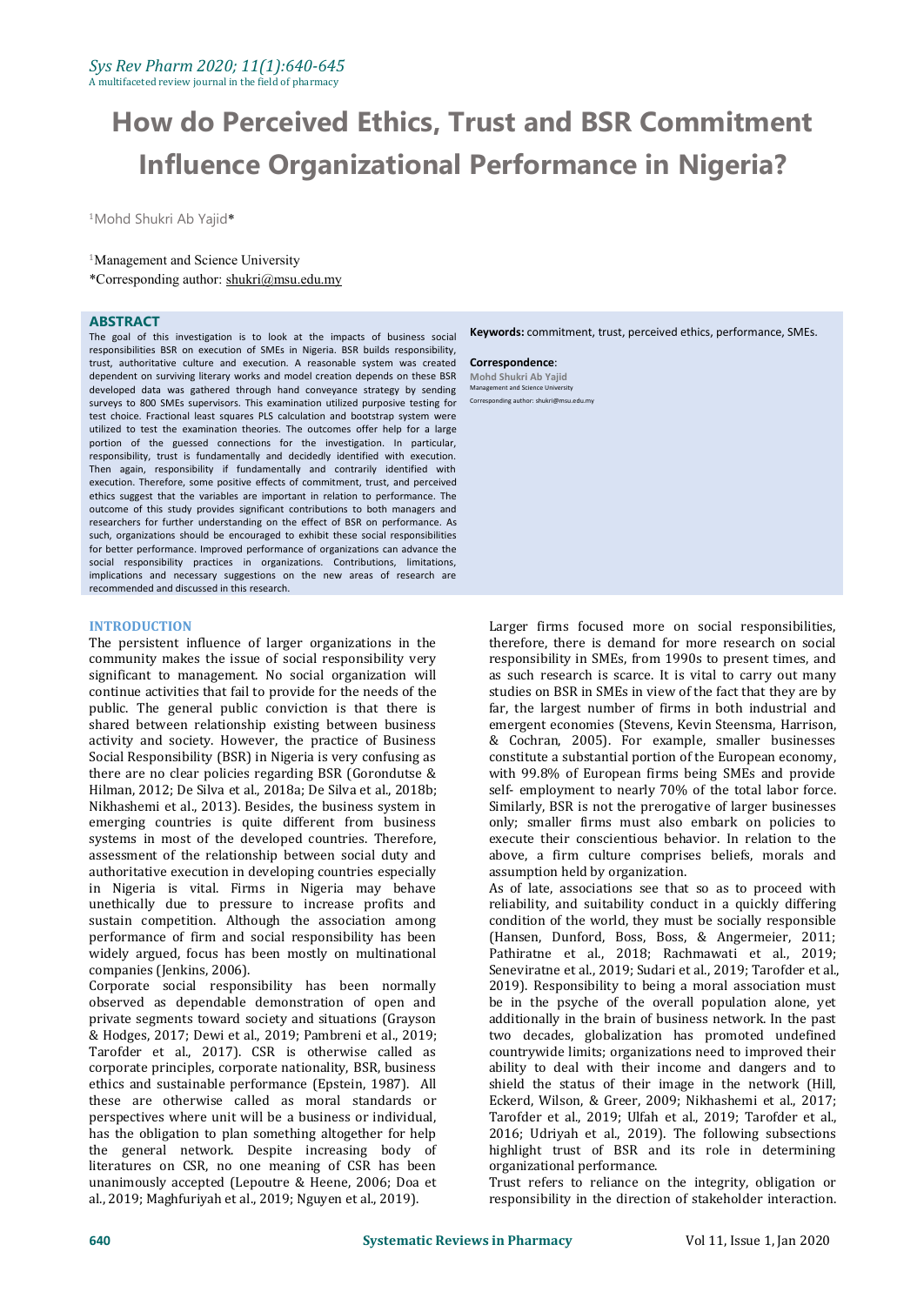Trust has been viewed as the expectation that the trustee is pleasing to keep the guarantees and achieve obligations (Castaldo, Perrini, Misani, & Tencati, 2009). This thought has picked up centrality in both administration and showcasing research and has demonstrated significant circumstances where the trustee is powerless.

Business morals are good rules that a business clings to; it directs the manner in which it acts. Authoritative moral is a craving to embrace moral standards and friends rehearses. In any case, a few associations empower moral conduct by setting down standards that impact<br>authoritative individuals, moral convictions and individuals, moral convictions performance (Collier & Esteban, 2007). As of late, there is necessity for firms to turn out to be increasingly good. The most recent issues relating to many firms offering incentives to the legislature of Saddam Hussein additionally has fuelled the requirement for business morals.

Firm execution is one of the most applicable builds, and the develop is generally utilized as the last reliant variable in different fields (Chun, Shin, Choi, & Kim, 2013). Regardless of its importance, examination into firm execution experiences issues, for example, absence of accord, determination of markers dependent on comfort and little thought of its dimensionality.

# **LITERATURE REVIEW**

The persistent influence of larger organizations in the community makes the issue of social responsibility very significant to management. No social organization will continue activities that fail to provide for the needs of the public. The general public conviction is that there is shared between relationship existing between business activity and society. However, the practice of Business Social Responsibility (BSR) in Nigeria is very confusing as there are no clear policies regarding BSR (Gorondutse & Hilman, 2012; De Silva et al., 2018a; De Silva et al., 2018b; Nikhashemi et al., 2013). Besides, the business system in emerging countries is quite different from business systems in most of the developed countries. Therefore, assessment of the relationship between social duty and authoritative execution in developing countries especially in Nigeria is vital. Firms in Nigeria may behave unethically due to pressure to increase profits and sustain competition. Although the association among performance of firm and social responsibility has been widely argued, focus has been mostly on multinational companies (Jenkins, 2006).

Corporate social responsibility has been normally observed as dependable demonstration of open and private segments toward society and situations (Grayson & Hodges, 2017; Dewi et al., 2019; Pambreni et al., 2019; Tarofder et al., 2017). CSR is otherwise called as corporate principles, corporate nationality, BSR, business ethics and sustainable performance (Epstein, 1987). All these are otherwise called as moral standards or perspectives where unit will be a business or individual, has the obligation to plan something altogether for help the general network. Despite increasing body of literatures on CSR, no one meaning of CSR has been unanimously accepted (Lepoutre & Heene, 2006; Doa et al., 2019; Maghfuriyah et al., 2019; Nguyen et al., 2019).

Larger firms focused more on social responsibilities, therefore, there is demand for more research on social responsibility in SMEs, from 1990s to present times, and as such research is scarce. It is vital to carry out many

studies on BSR in SMEs in view of the fact that they are by far, the largest number of firms in both industrial and emergent economies (Stevens, Kevin Steensma, Harrison, & Cochran, 2005). For example, smaller businesses constitute a substantial portion of the European economy, with 99.8% of European firms being SMEs and provide self- employment to nearly 70% of the total labor force. Similarly, BSR is not the prerogative of larger businesses only; smaller firms must also embark on policies to execute their conscientious behavior. In relation to the above, a firm culture comprises beliefs, morals and assumption held by organization.

As of late, associations see that so as to proceed with reliability, and suitability conduct in quickly differing condition of the world, they must be socially responsible (Hansen, Dunford, Boss, Boss, & Angermeier, 2011; Pathiratne et al., 2018; Rachmawati et al., 2019; Seneviratne et al., 2019; Sudari et al., 2019; Tarofder et al., 2019). Responsibility to being a moral association must be in the psyche of the overall population alone, yet additionally in the brain of business network. In the past two decades, globalization has promoted undefined countrywide limits; organizations need to improved their ability to deal with their income and dangers and to shield the status of their image in the network (Hill, Eckerd, Wilson, & Greer, 2009; Nikhashemi et al., 2017; Tarofder et al., 2019; Ulfah et al., 2019; Tarofder et al., 2016; Udriyah et al., 2019). The following subsections highlight trust of BSR and its role in determining organizational performance.

Trust refers to reliance on the integrity, obligation or responsibility in the direction of stakeholder interaction. Trust has been viewed as the expectation that the trustee is pleasing to keep the guarantees and achieve obligations (Castaldo, Perrini, Misani, & Tencati, 2009). This thought has picked up centrality in both administration and showcasing research and has demonstrated significant circumstances where the trustee is powerless.

Business morals are good rules that a business clings to; it directs the manner in which it acts. Authoritative moral is a craving to embrace moral standards and friends rehearses. In any case, a few associations empower moral conduct by setting down standards that impact authoritative individuals, moral convictions and performance (Collier & Esteban, 2007). As of late, there is necessity for firms to turn out to be increasingly good. The most recent issues relating to many firms offering incentives to the legislature of Saddam Hussein additionally has fuelled the requirement for business morals.

Firm execution is one of the most applicable builds, and the develop is generally utilized as the last reliant variable in different fields (Chun, Shin, Choi, & Kim, 2013). Regardless of its importance, examination into firm execution experiences issues, for example, absence of accord, determination of markers dependent on comfort and little thought of its dimensionality.

## **METHODS**

The aim related to prevailing research is to inspect the impact of BSR commitment, trust and perceived ethics on SMEs performance in Nigeria. For examination reason<br>information were assembled from 800 SMEs  $information$  were assembled from  $800$ administrators that are presently working in Nigeria and partial least squares calculation and bootstrap methods were utilized to test the speculations that are purposed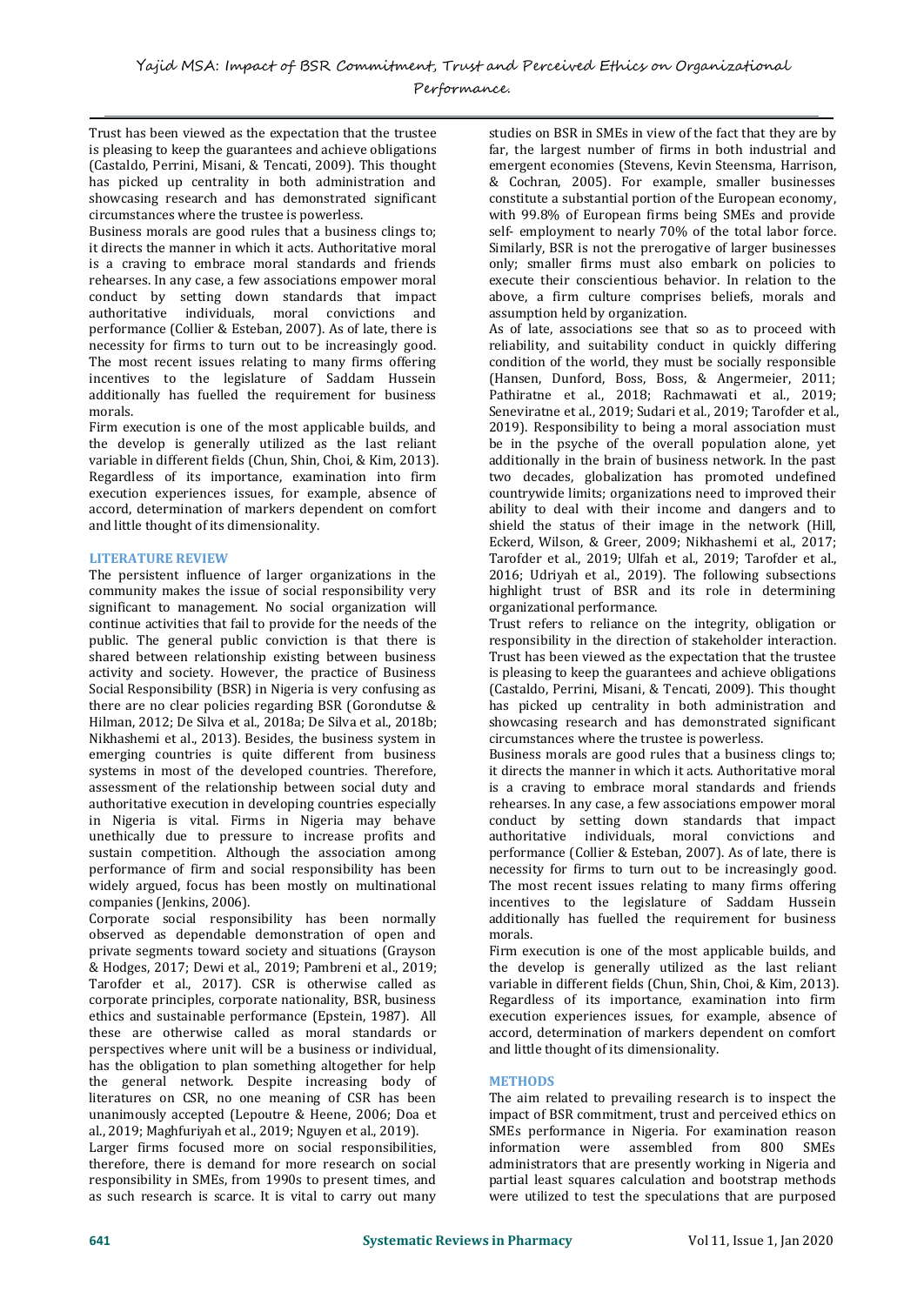by the exploration. An overview survey was utilized to assemble the information from the respondent. After receiving formal approval, around 800 surveys were sent to the respondent out of which only 400 were received after two weeks that is approximately 50 percent response rate.<br>Measures

# Measures

The main variable namely SMEs performance has 8 items  $\frac{1}{2}$ for measurement, while predictors such as BSR and Perceived ethics has 6 items.

Theoretical Framework.



# *ANALYSIS*

Finding received by employing the Smart PLS concludes that: convergent validity and the outcomes indicated that items are highly correlated because of fulfilling the decided criterion i.e. AVE > 0.50, composite reliability (CR) values > 0.70 and Alpha values > 0.70 and proved the convergent validity of the constructs.

| <b>Items</b>     | <b>Loadings</b> | Alpha | <b>CR</b> | <b>AVE</b> | SP17                       |
|------------------|-----------------|-------|-----------|------------|----------------------------|
| OC <sub>02</sub> | 0.68            | 0.90  | 0.92      | 0.61       | <b>SP20</b>                |
| OC <sub>02</sub> | 0.83            |       |           |            | SP22                       |
| OC <sub>02</sub> | 0.76            |       |           |            | SP23                       |
| OC <sub>02</sub> | 0.79            |       |           |            | SP24                       |
|                  |                 |       |           |            | <b>OP05</b>                |
| OC <sub>02</sub> | 0.88            |       |           |            | <b>OP06</b>                |
| OC <sub>02</sub> | 0.84            |       |           |            | <b>OP07</b>                |
| OC <sub>02</sub> | 0.82            |       |           |            | <b>TR02</b>                |
| CJS9             | 0.910           |       |           |            | <b>TR03</b>                |
| <b>TR02</b>      | 0.87            | 0.73  | 0.88      | 0.79       | The third cr               |
| <b>TR03</b>      | 0.90            |       |           |            | HTMT ratio<br>variables b  |
| <b>PE03</b>      | 0.66            | 0.69  | 0.81      | 0.51       | means the 1                |
| <b>PE04</b>      | 0.71            |       |           |            | the other a<br>given below |
| <b>PE05</b>      | 0.74            |       |           |            |                            |
| <b>PE06</b>      | 0.75            |       |           |            | Heterotrait I              |
| <b>OP05</b>      | 0.64            | 0.74  | 0.85      | 0.67       |                            |
| <b>OP06</b>      | 0.91            |       |           |            | CJS                        |
|                  |                 |       |           |            | SCP                        |
| <b>OP07</b>      | 0.87            |       |           |            | <b>SPP</b>                 |

Second, discriminant validity decided correlation among the constructs. This can be verified by three way i.e. Fornell Larcker criterion, cross-loadings and Heterotrait and Monotrait ratio (HTMT). Fornell Larker indicates no high correlation because the value of the construct itself > other variable values that means the link of variables itself is stronger than the other and proved the discriminant validity.

| Constructs       | РE   | CU   | 0P   | TR   |
|------------------|------|------|------|------|
| Commitment       |      |      |      |      |
| (OC)             |      |      |      |      |
| Perceived Ethics |      |      |      |      |
| (PE)             | 0.72 |      |      |      |
| Performance (OP) | 0.61 | 0.62 | 0.82 |      |
| Trust (TR)       | 0.50 | 0.49 | 0.38 | 0.88 |

commitment has 10 items, BSR Trust has twelve items<br>correlation among the variables as construct values itself<br>correlation among the variables as construct values itself Furthermore cross loadings indicates that no high  $>$  other variable values that means the link of variables itself is stronger than the other and proved the discriminant validity.

Factor Loadings and Cross Loadings Indicator

| r actor Boaamgo and Gross Boaamgo marcator<br>Indicator | PE    | CU    | OP.     | TR    |
|---------------------------------------------------------|-------|-------|---------|-------|
| PE03                                                    | 0.671 | 0.344 | 0.482   | 0.305 |
| <b>PE04</b>                                             | 0.723 | 0.452 | 0.422   | 0.399 |
| <b>PE05</b>                                             | 0.759 | 0.387 | 0.386   | 0.424 |
| <b>PE06</b>                                             | 0.765 | 0.539 | 0.509   | 0.369 |
| <b>BU08</b>                                             | 0.32  | 0.526 | 0.258   | 0.359 |
| <b>IN10</b>                                             | 0.459 | 0.673 | 0.499   | 0.284 |
| IN11                                                    | 0.308 | 0.693 | 0.317   | 0.273 |
| IN13                                                    | 0.352 | 0.646 | 0.37    | 0.32  |
| <b>IN14</b>                                             | 0.414 | 0.66  | 0.449   | 0.306 |
| <b>IN16</b>                                             | 0.402 | 0.647 | 0.393   | 0.325 |
| SP <sub>17</sub>                                        | 0.398 | 0.678 | 0.373   | 0.293 |
| <b>SP20</b>                                             | 0.343 | 0.68  | $0.4\,$ | 0.304 |
| <b>SP22</b>                                             | 0.376 | 0.721 | 0.449   | 0.397 |
| SP <sub>23</sub>                                        | 0.466 | 0.683 | 0.452   | 0.336 |
| SP24                                                    | 0.468 | 0.664 | 0.513   | 0.466 |
| <b>OP05</b>                                             | 0.322 | 0.336 | 0.655   | 0.167 |
| <b>OP06</b>                                             | 0.573 | 0.578 | 0.925   | 0.365 |
| <b>OP07</b>                                             | 0.604 | 0.604 | 0.884   | 0.399 |
| <b>TR02</b>                                             | 0.458 | 0.413 | 0.336   | 0.882 |
| <b>TR03</b>                                             | 0.46  | 0.491 | 0.365   | 0.916 |

The third criteria of checking the discriminant validity is HTMT ratio that show no high correlation among the variables because the values are less than 0.90 that means the link of variables itself is more stronger than the other and proved the discriminant validity. Table 5 given below show the HTMT ratio.

Heterotrait Monotrait Ratio (HTMT)

|            | CJS   | <b>SCP</b> | <b>SPP</b> | WM |
|------------|-------|------------|------------|----|
| CJS        |       |            |            |    |
| <b>SCP</b> | 0.742 |            |            |    |
| <b>SPP</b> | 0.623 | 0.803      |            |    |
| <b>WM</b>  | 0.512 | 0.706      | 0.713      |    |

Finally findings decides that the compensation of BSR Trust, BSR Ethics and BSR Commitment have positive link with the SMEs performance in Nigeria as p-values as well as t-values are meet the standards and accept the hypotheses 2, 3 and hypotheses 3 is rejected. Table given below show the direct links among the understudy variables.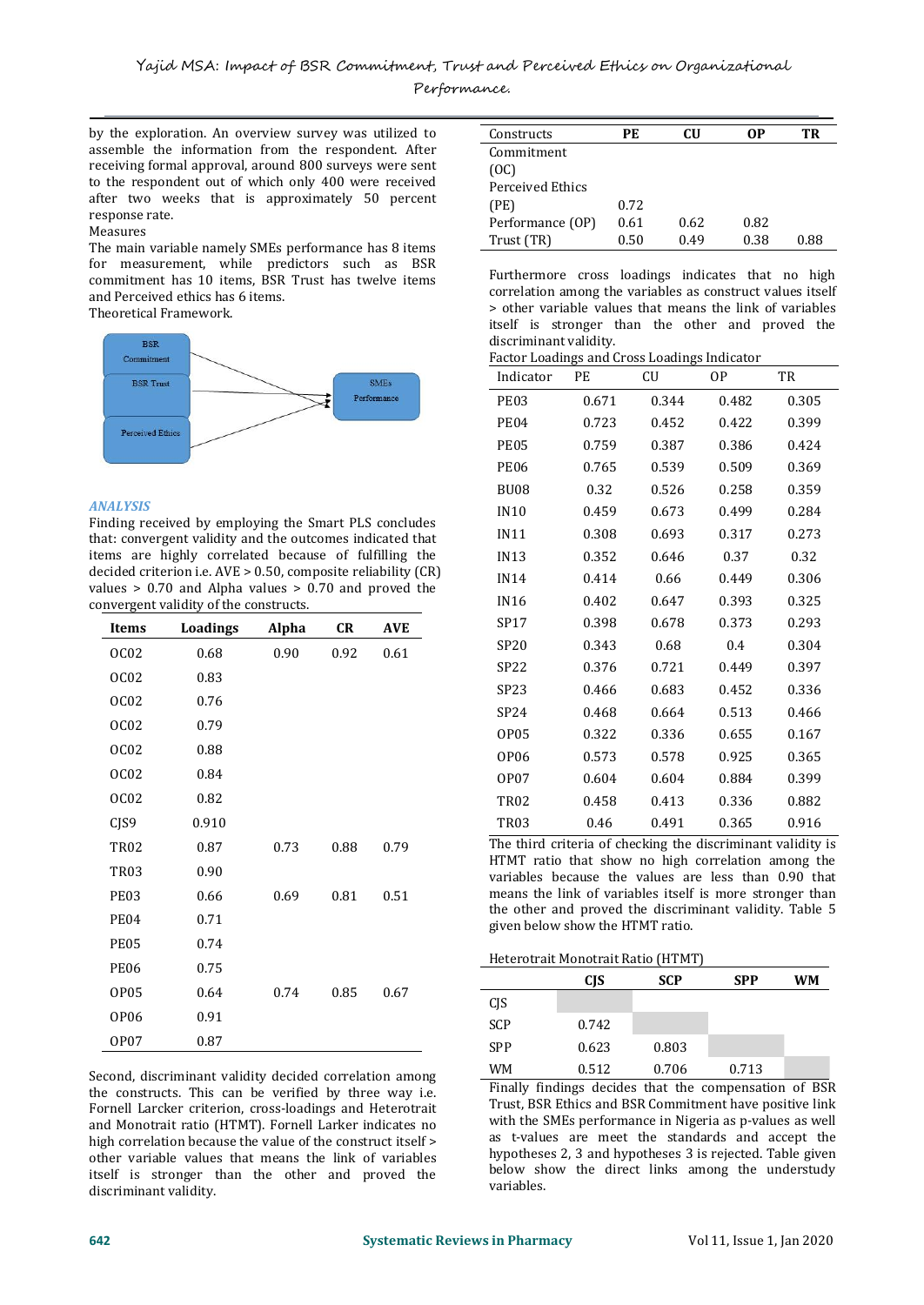Path Analysis (Direct Relationship)

|               |             |       | t-     | p-<br>value |       |       |
|---------------|-------------|-------|--------|-------------|-------|-------|
|               | <b>Beta</b> | S.D.  | values | S           | L.L.  | U.L.  |
| CJS           |             |       |        |             |       |       |
| $\rightarrow$ |             |       |        |             |       |       |
| SCP           | 0.370       | 0.039 | 9.477  | 0.000       | 0.306 | 0.434 |
| CJS           |             |       |        |             |       |       |
| $\rightarrow$ |             |       |        |             |       |       |
| <b>SPP</b>    | 0.167       | 0.058 | 2.856  | 0.002       | 0.080 | 0.265 |
| <b>SCP</b>    |             |       |        |             |       |       |
| ->            |             |       |        |             |       |       |
| <b>SPP</b>    | 0.326       | 0.092 | 3.545  | 0.000       | 0.159 | 0.467 |
| <b>WM</b>     |             |       |        |             |       |       |
| ->            |             |       | 17.01  |             |       |       |
| SCP           | 0.593       | 0.035 | 2      | 0.000       | 0.538 | 0.655 |
| <b>WM</b>     |             |       |        |             |       |       |
| ->            |             |       |        |             |       |       |
| <b>SPP</b>    | 0.241       | 0.070 | 3.458  | 0.000       | 0.131 | 0.362 |
|               |             |       |        |             |       |       |

# **DISCUSSIONS**

Some significant positive effects of commitment, trust, and perceived ethics suggest that the variables are important in relation to performance. The outcome of this study provides significant contributions to both managers and researchers for further understanding on the effect of BSR on performance. As such, organizations should be encouraged to exhibit these social responsibilities for better performance. Improved<br>financial performance? The mediating role of performance of organizations can advance the social responsibility practices in organizations. Contributions, limitations, implications and necessary suggestions on the distribution of the Management, the new areas of research are recommended and discussed in this research.

# **CONCLUSIONS**

This study has reached to the conclusion that in Nigerian's perspective factors like trust and perceived 33. ethics results in enhancement of performance of the organization. On the other hand commitment having an adverse relation with firm's performance, whereas; finally these variables are very important for any the extraordinate. The extraordinate of the extraordinate of the extraordinate of the extraordinate of the extraordinate of the extraordinate. organization in Nigeria to boost its performance.

Management is faced with increasing demands to address the issues of social responsibility and expectation of diverse stakeholder groups. Based on the previous research findings, the conclusions of this study are as follows: Trust and perceived ethics have a significant positive causal association with performance. positive causal association with performance. Surprisingly, however, commitment has no significant association with performance in the context of Nigerian SMEs.

## Limitations and Future Directions

This study has many limitations like the cross-sectional collection of data was used instead of the longitudinal approach in which data collection covers a long period. Moreover, a change in the economic trends could also result in a change in the constructs of this research. It is also recommended that future researchers should<br>conduct a national survey and compare the conduct a national survey and compare the managers/owner's geographical regions in Nigeria.

**REFERENCES**

- 1. Bemelmans, J., Voordijk, H., Vos, B., & Buter, J. (2012). Assessing buyer-supplier relationship management: Multiple case-study in the Dutch construction industry. Journal of construction engineering and management, 138(1), 163-176.
- 2. Besser, T. L. (2012). The consequences of social responsibility for small business owners in small towns. Business ethics: A European review, 21(2), 129-139.
- 3. Besser, T. L., Miller, N., & Perkins, R. K. (2006). For the greater good: business networks and business social responsibility to communities. Entrepreneurship and regional development, 18(4), 321-339.
- 2 0.000 0.538 0.655 organizational commitment to employees. 4. Boddy, C. R., Ladyshewsky, R. K., & Galvin, P. (2010). The influence of corporate psychopaths on corporate social responsibility and Journal of Business Ethics, 97(1), 1-19.
	- 5. Castaldo, S., Perrini, F., Misani, N., & Tencati, A. (2009). The missing link between corporate social responsibility and consumer trust: The case of fair trade products. Journal of Business Ethics, 84(1), 1-15.
	- 6. Cho, C. H., Phillips, J. R., Hageman, A. M., & Patten, D. M. (2009). Media richness, user trust, and perceptions of corporate social responsibility. Accounting, auditing & accountability journal, 22(6), 933.
	- 7. Chun, J. S., Shin, Y., Choi, J. N., & Kim, M. S. (2013). How does corporate ethics contribute to firm collective organizational commitment and organizational citizenship behavior. Journal of Management,  $39(4)$ , 853-877. Management, 39(4), 853-877. doi:https://doi.org/10.1177%2F01492063114 19662
	- 8. Collier, J., & Esteban, R. (2007). Corporate social responsibility and employee commitment. Business ethics: A European review, 16(1), 19-33.
	- 9. De Grosbois, D. (2012). Corporate social responsibility reporting by the global hotel<br>industry: Commitment, initiatives and Commitment, initiatives and<br>ice. International Journal of International Hospitality Management, 31(3), 896-905.
	- 10. De Silva A.D.A., Khatibi A., Azam S.M.F. (2018a). Can parental involvement mitigate swing away from science? Sri Lankan perspectives, Cogent Education
	- 11. De Silva A.D.A., Khatibi A., Azam, S. M. F. (2018b). Do the Demographic Differences Manifest in Motivation to Learn Science and Impact on Science Performance? Evidence from Sri Lanka,<br>International Journal of Science and International Journal
	- Mathematics Education<br>12. Delafrooz N., Paim L.H., Khatibi A. (2009). Developing an instrument for measurement of attitude toward online shopping, European Journal of Social Sciences
	- 13. Dewan, M. (2009). Social responsibility practices of business organizations: Bangladesh<br>perspectives. Retrievedfrom http://ssrn. perspectives. Retrievedfrom com/abstract, 1255442.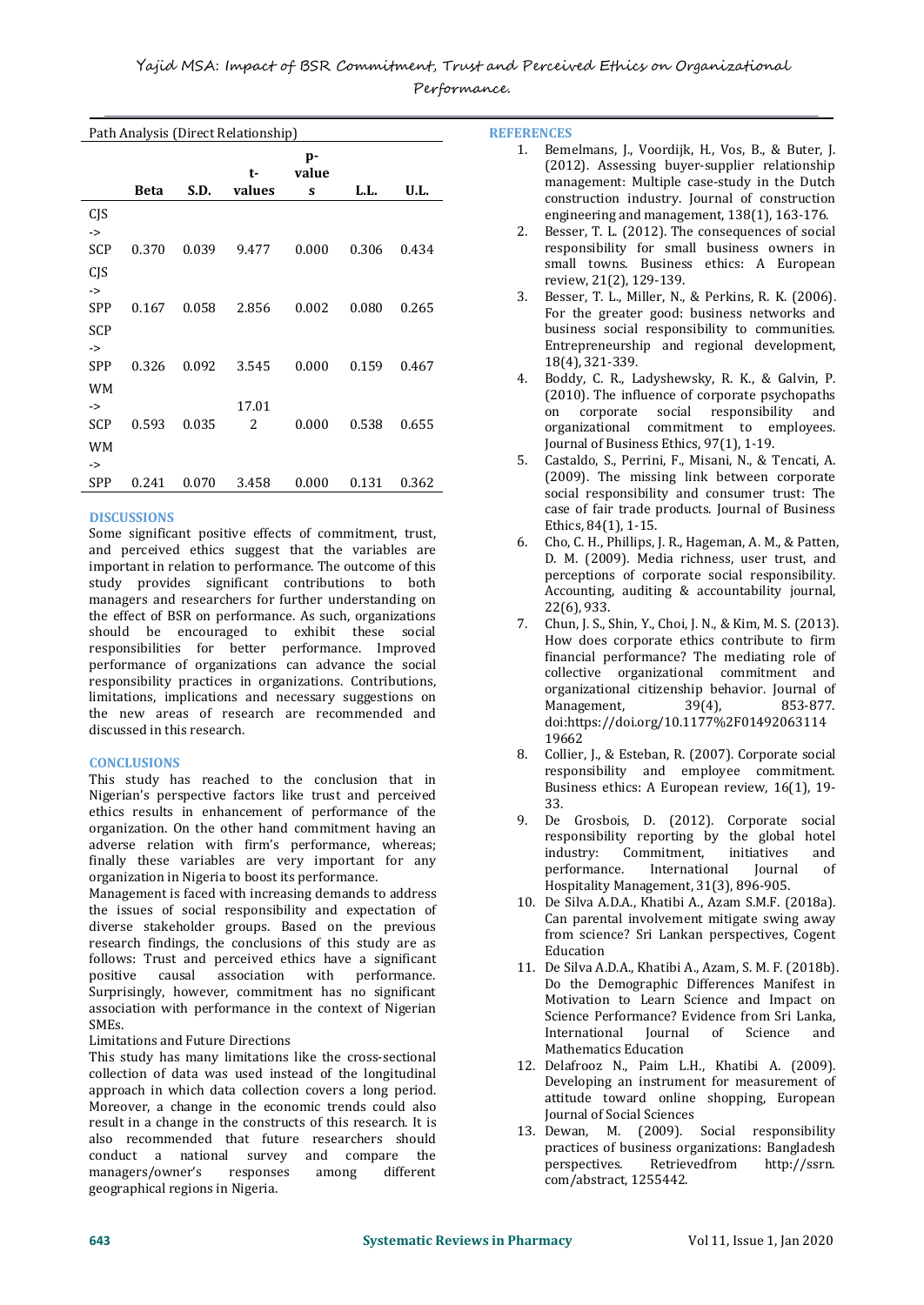- 14. Dewi N.F., Azam, S. M. F., Yusoff S.K.M. (2019). Factors influencing the information quality of the financia<br>
local government financial statement and 1785-1824. local government financial statement and<br>financial accountability, Management financial accountability, Science Letters
- 15. Doa N.H., Tham J., Khatibi A.A., Azam S.M.F. (2019). An empirical analysis of Cambodian behavior intention towards mobile payment. Management Science Letters
- 16. Elhauge, E., & Wickelgren, A. L. (2012). Anticompetitive Market Division through Loyalty Discounts without Buyer Commitment. doi:https://dx.doi.org/10.2139/ssrn.2125428
- 17. Epstein, E. M. (1987). The corporate social policy process: Beyond business ethics, corporate social responsibility, and corporate social responsiveness. California management review, 29(3), 99-114.
- 18. Farooq, O., Payaud, M., Merunka, D., & Valette- Florence, P. (2014). The impact of corporate<br>social responsibility on organizational social responsibility on organizational commitment: Exploring multiple mediation mechanisms. Journal of Business Ethics, 125(4), 563-580.
- 19. Gao, T., Sirgy, M. J., & Bird, M. M. (2005). Reducing buyer decision-making uncertainty in organizational purchasing: can supplier trust, commitment, and dependence help? Journal of<br>Business Research, 58(4), 397-405. Research, doi:https://doi.org/10.1016/S0148- 2963(03)00137-1
- 20. Gorondutse, A. H., & Hilman, H. (2012).The influence of Business Social Responsibility (BSR) on Organizational Performances: A pilot Study. International Journal of Business and Management Tomorrow, 2(12), 1-6.
- 21. Grayson, D., & Hodges, A. (2017). Corporate social opportunity!: Seven steps to make corporate social responsibility work for your business: Routledge.
- 22. Hansen, S. D., Dunford, B. B., Boss, A. D., Boss, R. W., & Angermeier, I. (2011). Corporate social responsibility and the benefits of employee trust: A cross-disciplinary perspective. Journal of Business Ethics, 102(1), 29-45.
- 23. Hill, J. A., Eckerd, S., Wilson, D., & Greer, B. (2009). The effect of unethical behavior on trust in a buyer–supplier relationship: The mediating role of psychological contract violation. Journal of Operations Management, 27(4), 281-293. doi:https://doi.org/10.1016/j.jom.2008.10.002
- 24. Jenkins, H. (2006). Small business champions for corporate social responsibility. Journal of Business Ethics, 67(3), 241-256.
- 25. Kannan, V. R., & Tan, K. C. (2006). Buyer supplier relationships: The impact of supplier<br>selection and buver-supplier engagement on the financial selection and buyer-supplier engagement on relationship and firm performance. performance. International Journal of Physical Distribution & Logistics Management, 36(10), 755-775.
- 26. Lepoutre, J., & Heene, A. (2006). Investigating the impact of firm size on small business social responsibility: A critical review. Journal of Business Ethics, 67(3), 257-273.
- 27. Lins, K. V., Servaes, H., & Tamayo, A. (2017). Social capital, trust, and firm performance: The

value of corporate social responsibility during the financial crisis. The Journal of Finance, 72(4), 1785-1824.

- 28. Littrell, M. A., & Dickson, M. A. (1997). Alternative trading organizations: Shifting paradigm in a culture of social responsibility. Human Organization, 344-352.
- 29. Maghfuriyah A., Azam, S. M. F., Shukri S. (2019). Market structure and Islamic banking performance in Indonesia: An error correction
- model, Management Science Letters<br>Moshabaki, A., & Shojaei, V. (2011). 30. Moshabaki, A., & Shojaei, V. (2011). Investigating the relationship organization culture and corporate social responsibility (csr)(case study: energy ministry).
- 31. Nejati, M., & Amran, A. (2009). Corporate social responsibility and SMEs: exploratory study on motivations from a Malaysian perspective. Business strategy series.
- 32. Nguyen H.N., Tham J., Khatibi A., Azam S.M.F. (2019). Enhancing the capacity of tax authorities and its impact on transfer pricing activities of FDI enterprises in Ha Noi, Ho Chi Minh, Dong Nai, and Binh Duong province of Vietnam , Management Science Letters
- 33. Nikhashemi S.R., Paim L., Haque A., Khatibi A., Tarofder A. K. (2013). Internet technology, Crm and customer loyalty: Customer retention and<br>satisfaction perspective Middle East satisfaction perspective Journal of Scientific Research
- 34. Nikhashemi S.R., Valaei N.,Tarofder A. K. (2017). Does Brand Personality and Perceived Product Quality Play a Major Role in Mobile Phone Consumers' Switching Behaviour? Global Business Review
- 35. Pambreni Y., Khatibi A., Azam, S. M. F., Tham J. (2019). The influence of total quality management toward organization performance, Management Science Letters
- 36. Pathiratne S.U., Khatibi A., Md Johar M.G. (2018). CSFs for Six Sigma in service and manufacturing<br>companies: an insight on literature, companies: International Journal of Lean Six Sigma
- 37. Rachmawati D., Shukri S., Azam, S. M. F., Khatibi<br>A. (2019). Factors influencing customers' (2019). Factors influencing customers' purchase decision of residential property in Selangor, Malaysia, Management Science Letters
- 38. Seneviratne K., Hamid J.A., Khatibi A., Azam F., Sudasinghe S. (2019). Multi-faceted professional development designs for science teachers' self efficacy for inquiry-based teaching: A critical review, Universal Journal of Educational Research
- 39. Stevens, J. M., Kevin Steensma, H., Harrison, D. A., & Cochran, P. L. (2005). Symbolic or substantive document? The influence of ethics codes on<br>financial executives' decisions. Strategic utives' decisions. Strategic<br>Journal, 26(2), 181-195. Management doi:https://doi.org/10.1002/smj.440
- 40. Sudari S.A., Tarofder A.K., Khatibi A., Tham J. (2019). Measuring the critical effect of marketing mix on customer loyalty through customer satisfaction in food and beverage products, Management Science Letters
- 41. Tarofder A.K., Azam S.M.F., Jalal A. N. (2017). Operational or strategic benefits: Empirical